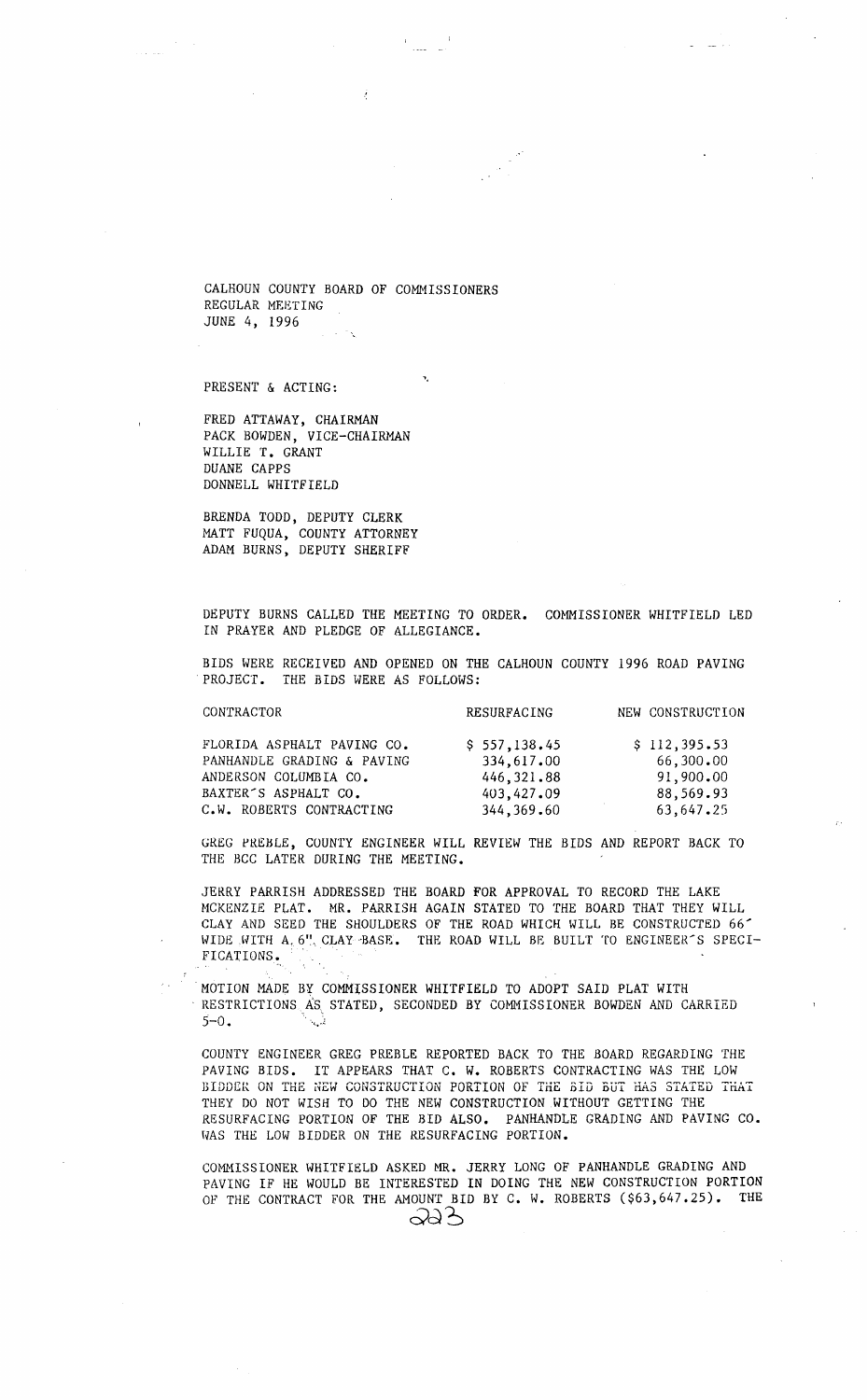BCC ALSO ASKED MR. LONG IF HE CARRY APPROXIMATELY \$13,200 FOR AN ADDITIONAL 30-60 DAYS TO ALLOW ADDITINAL REVENUES TO BE RECEIVED BY THE COUNTY.

MR. JERRY LONG STATED TO THE·BOARD THAT HE HAS NO PROBLEM IN HONORING THE REQUEST OF THE BCC.

MOTION MADE BY COMMISSIONER WHITFIELD TO AWARD LOW BID TO PANHANDLE GRADING & PAVING ON THE RESURFACING PORTION *OF* THE CONTRACT IN THE AMpUNT OF \$334,617.00 AND THE NEW CONSTRUCTION PORTION OF THE CONTRACT IN THE AMOUNT OF \$63,647.25 FOR A TOTAL CONTRACT PRICE OF \$398,64.95. THE MOTION WAS SECONDED BY COMMISSIONER CAPPS.

MOTION MADE BY COMMISSIONER BOWDEN TO AMEND COMMISSIONER WHITFIELD'S MOTION TO HAVE TWO SEPARATE MOTIONS, ONE FOR RESURFACING AND ONE FOR NEW CONSTRUCTION AS ADVERTISED. COMMISSIONER GRANT SECONDED THE MOTION AND IT CARRIED 3-2 WITH COMMISSIONERS WHITFIELD AND CAPPS VOTING AGAINST.

MOTION MADE BY COMMISSIONER BOWDEN TO AWARD LOW BID ON RESURFACING PROJECT TO PANHANDLE GRADING & PAVING IN THE AMOUNT OF \$334,617.00, SECONDED BY COMMISSIONER CAPPS. MOTION CARRIED 4-1. COMMISSIONER ATTAWAY OPPOSING DUE TO THE BCC PREVIOUSLY ALLOTTING \$325,000 FOR RESURFACING AND THE BID CAME IN OVER THIS AMOUNT STATING HE FEELS THE BOARD HAS VOTED TO GO INTO DEBT.

MOTION MADE BY COMMISSIONER WHITFIELD TO AWARD LOW BID ON THE NEW CONSTRUCTION PROJECT TO PANHANDLE GRADING & PAVING IN THE AMOUNT OF \$63,647.25 WITH COMMISSIONER CAPPS SECONDING THE MOTION. MOTION CARRIED 3-2.

NEW CONSTRUCTION PORTION CAME IN OVER THE AMOUNT OF \$60,000 THAT THE BCC HAD PREVIOUSLY ALLOTTED FOR THIS PROJECT.

CLERK WISE ADVISED THE BCC THAT THE MONEY WOULD BE AVAILABLE AT THE END OF THE FISCAL YEAR.

MRS. MARGARET BROCK, CALHOUN-LIBERTY HOSPITAL ASSOCIATION ADDRESSED THE BOARD TO INTRODUCE JOSH PLUMMER, ADMINISTRATOR OF THE HOSPITAL. MR. PLUMMER HAS A MASTER'S DEGREE IN HOSPITAL ADMINISTRATION AND HAS GRADUATED FROM THE UNIVERSITY OF SOUTH CAROLINA.

MS. LINDA BORDELON OF ST. JOE TELECOMMUNICATIONS ADDRESSED THE BOARD TO EXPLAIN THE PROCESS THAT NEEDS TO BE DONE TO NAME ALL UNNAMED STREETS AND TO GET ANY DUPLICATIONS OF STREET AND ROAD NAMES STRAIGHT FOR THE 911 SYSTEM.

COUNTY ATTORNEY FUQUA REPORTED THAT A GRIEVANCE FORM AND AN UNEMPLOYMENT FORM HAS BEEN FILED BY MR. MORGAN TUCKER.

COMMISSIONER BOWDEN GAVE THE BOARD AN UPDATE ON THE WILSON MILL CREEK BRIDGE PROJECT.

COMMISSIONER CAPPS GAVE THE BCC AN UPDATE OF CYPRESS CREEK BRIDGE PROJECT BEING DONE BY THE STATE.

MR. O'BRYAN WILL WORK ON SEEKING GRANTS FOR 4 MILE CREEK PARK, CLAY MARY PARK AND ROAD PAVING.

ふふり